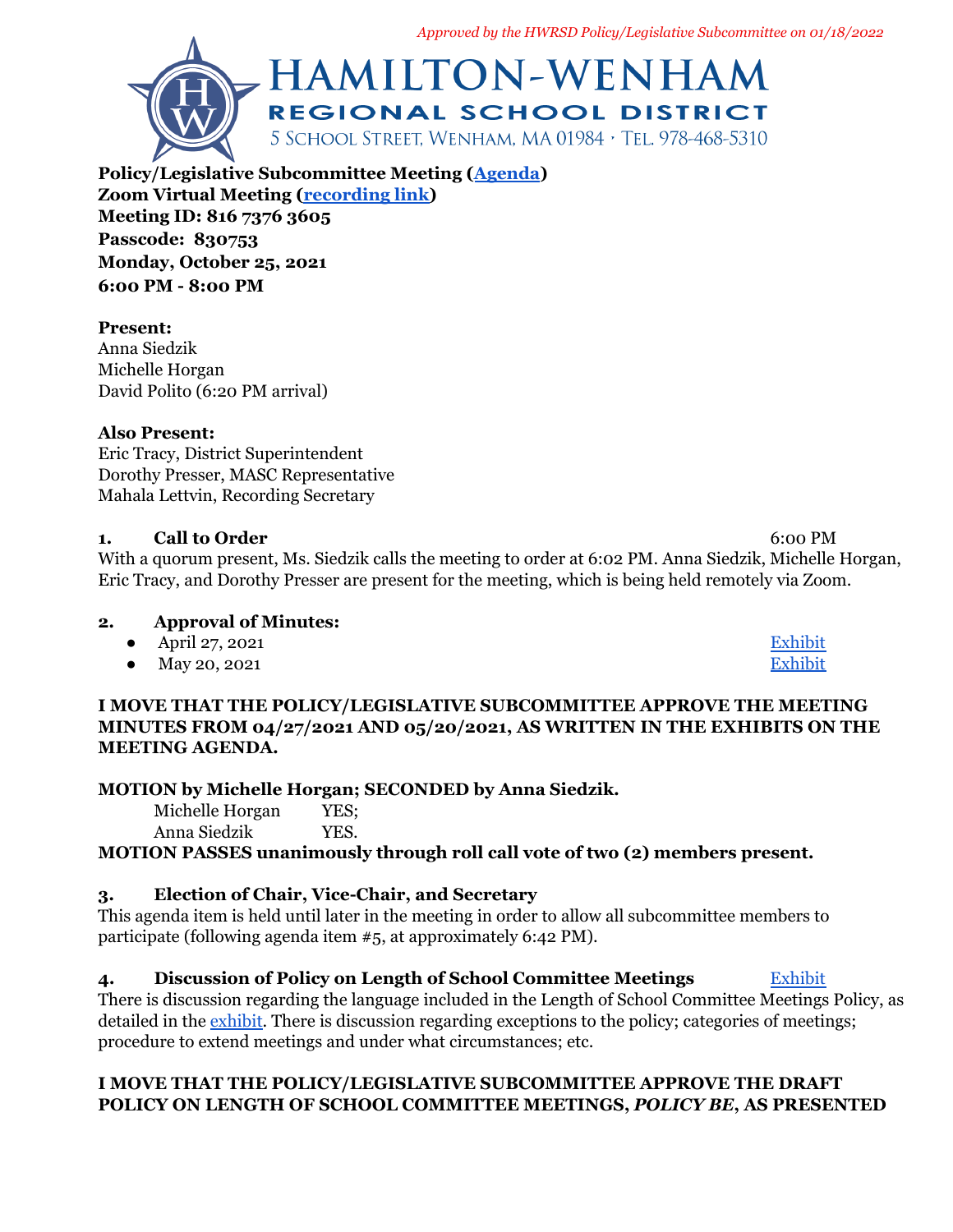#### **IN THE [EXHIBIT,](https://drive.google.com/file/d/1pLZqLUbeyQi1fefMWOY5LU2lQjeBTHef/view?usp=sharing) WITH THE ADDITION OF THE WORDS "EXECUTIVE SESSION" IN THE SENTENCE DESCRIBING WHERE THE POLICY APPLIES.**

#### **MOTION by Anna Siedzik; SECONDED by Michelle Horgan.**

Michelle Horgan YES;

Anna Siedzik YES.

## **MOTION PASSES unanimously through roll call vote of two (2) members present.**

Ms. Siedzik will send Mr. Tracy a pdf of this document later this evening. This will appear for a first reading at the next School Committee meeting (scheduled 11/04/2021).

## **5. Discussion of Adoption of Flag Policy** [Exhibit](https://drive.google.com/file/d/1r77O-AdHhZPvccNww22DOMZnaOOXAe8Q/view?usp=sharing) 1

[Exhibit](https://drive.google.com/file/d/10YaCFttS4h5MbO2O6lzS3grpw0t7GPwZ/view?usp=sharing) 2 [Exhibit](https://drive.google.com/file/d/1vWVqPYnLzYT1N_m-1i49wD8uPSaUEPL8/view?usp=sharing) 3 [Exhibit](https://drive.google.com/file/d/1igY6JTxhQAta9vDr7jGNiAteahnvCi0K/view?usp=sharing) 4

There is discussion about other districts' policies, as presented in the exhibits listed above.

*David Polito joins the meeting at approximately 6:20 PM.*

Discussion continues regarding developing the district's flag policy, including decision-making process; government property/government speech; review process; purview of the School Committee; restrictions outlined in the policy; etc.

Subcommittee members agree that the policy will:

- Affirm that government speech is at the discretion of the elected body;
- Apply to publicly visible flag poles and/or locations where the School Committee convenes;

There is discussion regarding the process of requesting a specific flag be flown. Subcommittee members agree:

- Written requests will be addressed to the Chair of the School Committee;
- Requests will indicate the alignment with district mission goals and student learning outcomes;
- Flags will be flown for a fixed period of time, as determined by the School Committee;
- Flags will be flown in accordance with US flag code;
- All requests reviewed within 90 days of submission.

Ms. Siedzik will draft the policy as discussed this evening, and a draft will appear on the next *Policy/Legislative Subcommittee* meeting agenda. The policy will also be reviewed by the district's new legal counsel.

#### **3. Election of Chair, Vice-Chair, and Secretary**

Michelle Horgan nominates Anna Siedzik to serve as Chairperson for the *Policy/Legislative Subcommittee.* Ms. Siedzik accepts this nomination.

| Michelle Horgan | YES: |
|-----------------|------|
| David Polito    | YES: |
| Anna Siedzik    | YES. |

## **MOTION PASSES unanimously through roll call vote of three (3) members present.**

Michelle Horgan nominates David Polito to serve as Vice Chair for the *Policy/Legislative Subcommittee.* Mr. Polito accepts this nomination.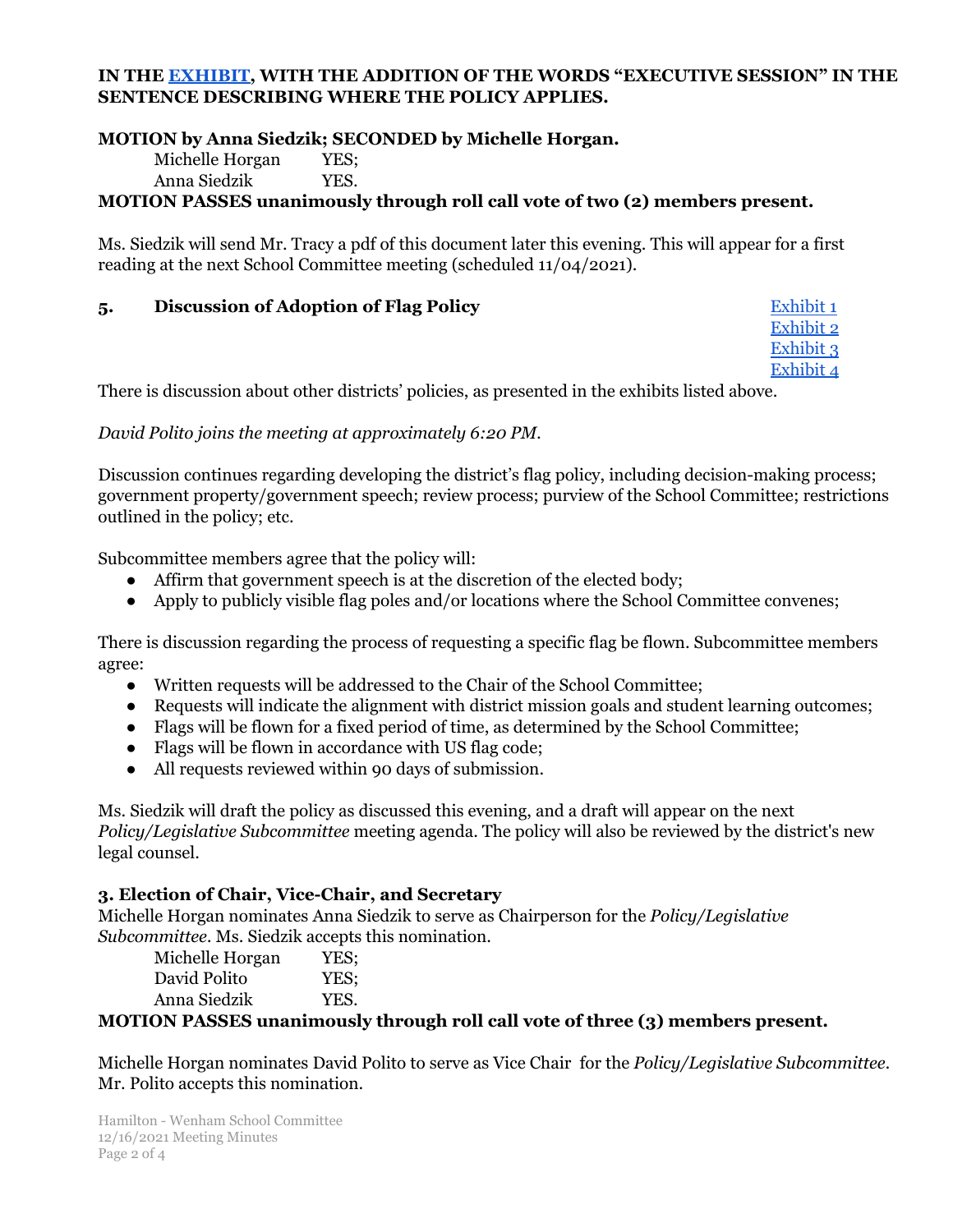| Michelle Horgan | YES: |
|-----------------|------|
| David Polito    | YES: |
| Anna Siedzik    | YES. |

## **MOTION PASSES unanimously through roll call vote of three (3) members present.**

Anna Siedzik nominated Michelle Horgan to serve as Secretary for the *Policy/Legislative Subcommittee*. Ms. Horgan accepts this nomination.

| Michelle Horgan | YES; |
|-----------------|------|
| David Polito    | YES; |
| Anna Siedzik    | YES. |

## **MOTION PASSES unanimously through roll call vote of three (3) members present.**

#### **6. Discussion of Protected Class inconsistencies in Policies** [Exhibit](https://drive.google.com/file/d/17yEVbjFjcPTBnrPzSwUioO6pdJOYNU3t/view?usp=sharing) 1

[Exhibit](https://drive.google.com/file/d/18jP3IO8YhnKxL4GZ6ZrmPOLuo9m1MOsH/view?usp=sharing) 2

Ms. Presser notes that the MASC is currently working on developing a new non-discimination policy, which will also impact the protected class language. She recommends that the subcommittee hold this item until their next meeting in order to adopt the MASC approved language.

There is some discussion regarding the policies concerned and developing language that would allow MASC's recommendation to take effect automatically. There is discussion about the identification of protected classes and strategy moving forward.

All members agree to hold this item until the next subcommittee meeting. Mr. Tracy will review any changes to AC policy and make sure that next year's Student Handbook is aligned accordingly.

#### **7. Review starting at Technology IJND** [Exhibit](https://drive.google.com/file/d/1TLtXmcQ1FTtx5CD3g3_AgtakeBDmmIHu/view?usp=sharing) 1

[Exhibit](https://drive.google.com/file/d/1JJZiET4XKCVsVRulE_LzKsMcd-q-sMNw/view?usp=sharing) 2 There is some discussion regarding the status of policy review and progress made as of the last subcommittee meeting (05/20/2021). Exhibit 2 reflects the changes already agreed upon - Technology Policies - by the subcommittee. This has not been presented to the School Committee for first reading because the entirety of the I section policies have not yet been completed.

There is some discussion about IJNDC, Publicly Available Internet Postings. Ms. Presser will revise the policy as discussed, and this will replace the entire current IJND policy section. Discussion regarding IJNDD, Social Media Policy.

Second readings of IJOA and IJOB and motions to approve in form took place on 05/05/2021. Discussion begins regarding IJOC, School Volunteers, including vaccination requirements; MOU; those included in the policy; fingerprints and legal requirements for volunteers.

Discussion will begin on IK at the next subcommittee meeting.

# **8. Other items unanticipated by Chair**

None.

## **9. Set Next Meeting Date**

There is some discussion regarding the scheduling of future subcommittee meetings, with members agreeing to schedule meetings on Mondays at 6:00 PM. Ms. Horgan notes that the Athletic Facilities group meetings occur the first Monday of each month. Ms. Presser is able to meet as long as meetings are